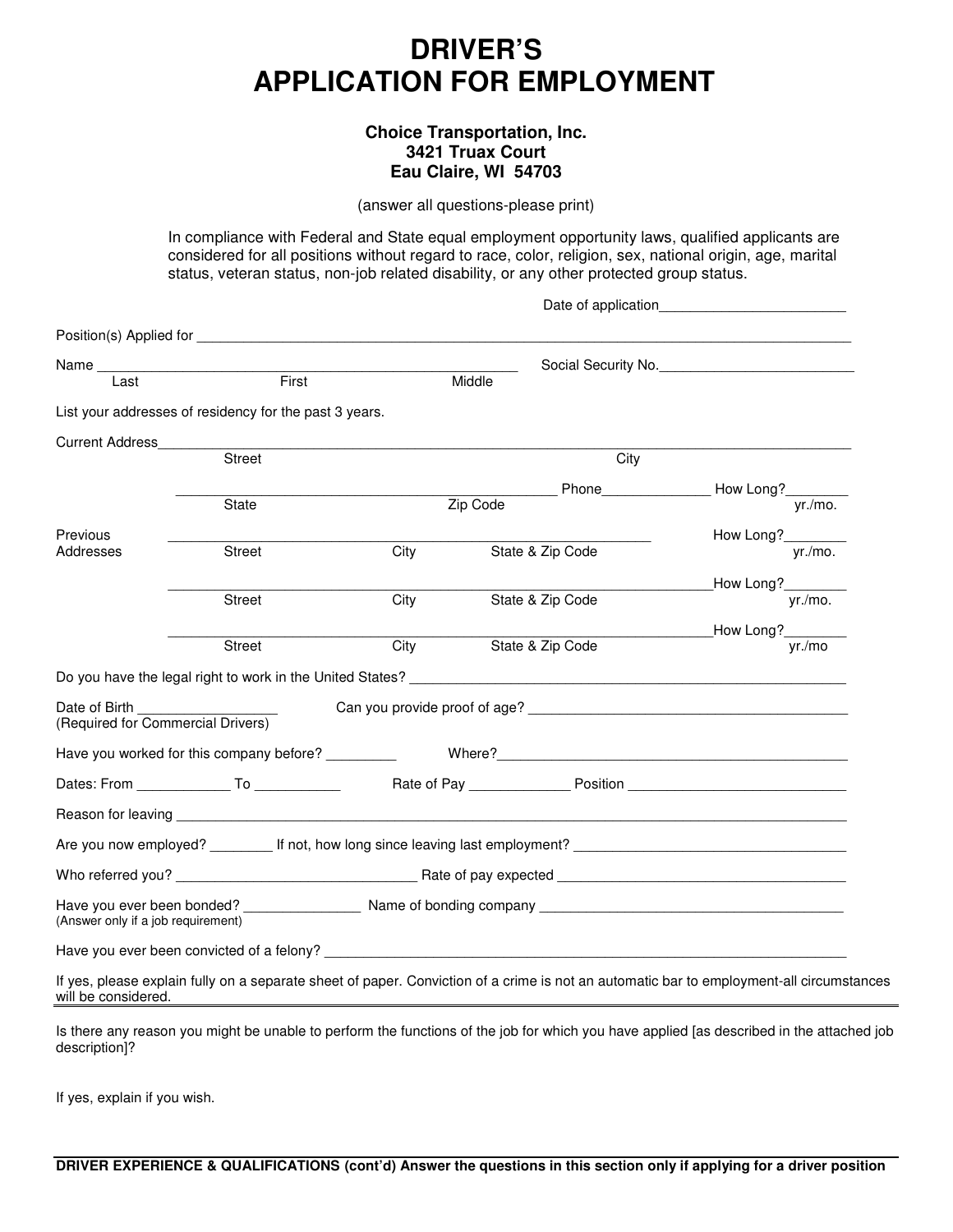## **Licenses**

| <b>Drivers</b>    | State | License No. | Class | Endorsement(s) | <b>Expiration Date</b> |
|-------------------|-------|-------------|-------|----------------|------------------------|
| licenses held in  |       |             |       |                |                        |
| past 3 years must |       |             |       |                |                        |
| be shown          |       |             |       |                |                        |
|                   |       |             |       |                |                        |

A. Have you ever been denied a license, permit or privilege to operate a motor vehicle?

B. Has any license, permit or privilege ever been suspended or revoked?

| Yes. | No  | 6€ |
|------|-----|----|
| Yes. | No. |    |
| Yes  | No. |    |

C. Have you ever been disqualified for violations of the Federal Motor Carrier Safety Regulations? If you answered "yes" to A, B, C, attach a statement giving details.

## **Driving Experience**

|                                 | Type of Equipment       | Dates      | Approximate        |
|---------------------------------|-------------------------|------------|--------------------|
| <b>Class of Equipment</b>       | (Van, Tank, Flat, etc.) | From<br>To | <b>Total Miles</b> |
| <b>Straight Truck</b>           |                         |            |                    |
| <b>Tractor and Semi Trailer</b> |                         |            |                    |
| Twin Trailers-LCV's             |                         |            |                    |
| Other                           |                         |            |                    |

List states operated in during last five years

| List special courses or training that will help you as a driver |  |
|-----------------------------------------------------------------|--|
| List driving awards held and who awards were presented by       |  |

## **Accident Review for past 3 years** (Attach separate sheet of paper if more space is needed)

| Dates                | Nature of accident                  | <b>Fatalities</b> | Iniuries |
|----------------------|-------------------------------------|-------------------|----------|
|                      | (head-on, rear end, overturn, etc.) |                   |          |
| Last Accident        |                                     |                   |          |
| <b>Next Previous</b> |                                     |                   |          |
| <b>Next Previous</b> |                                     |                   |          |

## **Traffic Convictions and Forfeitures for the past 3 years other than parking violations**

|          |      | .      |         |
|----------|------|--------|---------|
| _ocation | Date | Charge | Penalty |
|          |      |        |         |
|          |      |        |         |
|          |      |        |         |

## **EMPLOYMENT RECORD**

**The U.S. Department of Transportation requires that driver applications show all employment for the past three years. They must also show commercial driver employment for the seven years immediately preceding this three year period. §391.21(b)(10),(11)**

Start with **last or current** position, including military experience, and work back. (Attach a separate sheet of paper if necessary)

| Reason for leaving: <u>example and contract and contract and contract and contract and contract and contract and contract and contract and contract and contract and contract and contract and contract and contract and contrac</u>              |  |  |  |  |
|---------------------------------------------------------------------------------------------------------------------------------------------------------------------------------------------------------------------------------------------------|--|--|--|--|
|                                                                                                                                                                                                                                                   |  |  |  |  |
|                                                                                                                                                                                                                                                   |  |  |  |  |
|                                                                                                                                                                                                                                                   |  |  |  |  |
| mo./yr. mo./yr.<br>Reason for leaving: example and a series of the series of the series of the series of the series of the series of the series of the series of the series of the series of the series of the series of the series of the series |  |  |  |  |
| Company: Company: Company: Company: Company: Company: Company: Company: Company: Company: Company: Company: Company: Company: Company: Company: Company: Company: Company: Company: Company: Company: Company: Company: Compan                    |  |  |  |  |
|                                                                                                                                                                                                                                                   |  |  |  |  |
|                                                                                                                                                                                                                                                   |  |  |  |  |
| mo./yr. mo./yr.                                                                                                                                                                                                                                   |  |  |  |  |
| <b>EMPLOYMENT HISTORY</b>                                                                                                                                                                                                                         |  |  |  |  |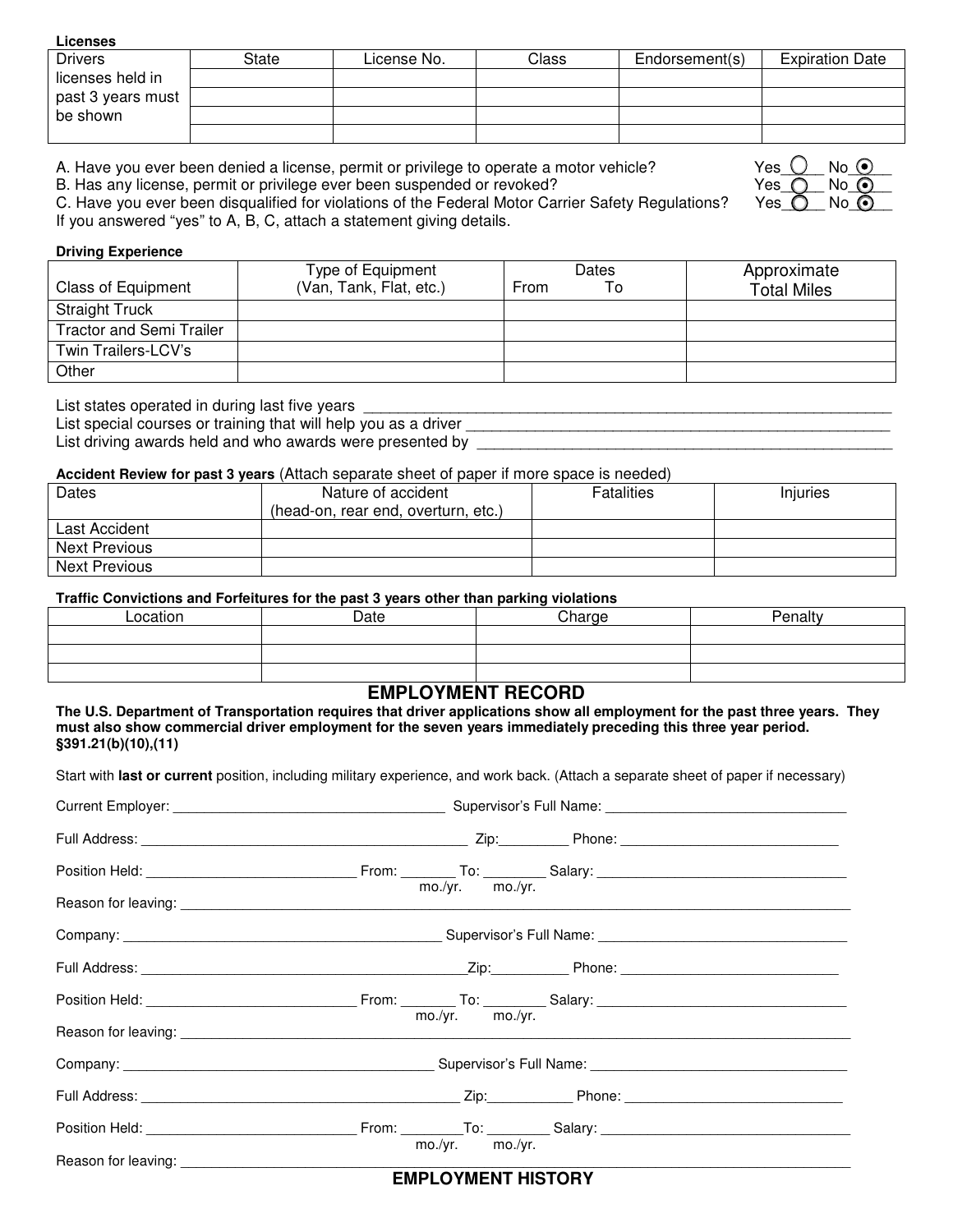All driver applicants to drive in interstate commerce must provide the following information on all employers during the preceding 3 years. List complete mailing address, street number, city, state and zip code.

Applicants to drive a commercial motor vehicle\* in intrastate or interstate commerce shall also provide an additional 7 years' information on those employers for whom the applicant operated such vehicle. (NOTE: List employers in reverse order starting with the most recent. Add another sheet as necessary.)

| <b>EMPLOYER</b>                          |              |                     | <b>DATE</b> |  |                           |     |           |     |
|------------------------------------------|--------------|---------------------|-------------|--|---------------------------|-----|-----------|-----|
| <b>NAME</b>                              |              |                     |             |  | <b>FROM</b><br>MO.        | YR. | TO<br>MO. | YR. |
| <b>ADDRESS</b>                           |              |                     |             |  | <b>POSITION HELD</b>      |     |           |     |
| <b>CITY</b>                              | <b>STATE</b> |                     | ZIP         |  | SALARY/WAGE               |     |           |     |
| <b>CONTACT PERSON</b>                    |              | <b>PHONE NUMBER</b> |             |  | <b>REASON FOR LEAVING</b> |     |           |     |
| DID YOU DRIVE A VEHICLE REQUIRING A CDL? |              | <b>YES</b>          | NO          |  |                           |     |           |     |

| <b>EMPLOYER</b>                          |              |                     |     | <b>DATE</b> |                      |                           |           |     |
|------------------------------------------|--------------|---------------------|-----|-------------|----------------------|---------------------------|-----------|-----|
| <b>NAME</b>                              |              |                     |     |             | <b>FROM</b><br>MO.   | YR.                       | TO<br>MO. | YR. |
| <b>ADDRESS</b>                           |              |                     |     |             | <b>POSITION HELD</b> |                           |           |     |
|                                          |              |                     |     |             |                      |                           |           |     |
| <b>CITY</b>                              | <b>STATE</b> |                     | ZIP |             | SALARY/WAGE          |                           |           |     |
| <b>CONTACT PERSON</b>                    |              | <b>PHONE NUMBER</b> |     |             |                      | <b>REASON FOR LEAVING</b> |           |     |
| DID YOU DRIVE A VEHICLE REQUIRING A CDL? |              | n<br><b>YES</b>     | NΟ  |             |                      |                           |           |     |

| <b>EMPLOYER</b>                          |                     |              | <b>DATE</b> |                           |                      |     |     |     |
|------------------------------------------|---------------------|--------------|-------------|---------------------------|----------------------|-----|-----|-----|
|                                          |                     |              |             |                           | <b>FROM</b>          |     | ТC  |     |
| <b>NAME</b>                              |                     |              |             |                           | MO.                  | YR. | MO. | YR. |
| <b>ADDRESS</b>                           |                     |              |             |                           | <b>POSITION HELD</b> |     |     |     |
| <b>CITY</b>                              | <b>STATE</b>        |              | ZIP         |                           | SALARY/WAGE          |     |     |     |
| <b>CONTACT PERSON</b>                    | <b>PHONE NUMBER</b> |              |             | <b>REASON FOR LEAVING</b> |                      |     |     |     |
| DID YOU DRIVE A VEHICLE REQUIRING A CDL? |                     | <b>O</b> YES | <b>NO</b>   |                           |                      |     |     |     |

| <b>EMPLOYER</b>                          |                     |                  | <b>DATE</b> |                           |                    |                      |           |     |
|------------------------------------------|---------------------|------------------|-------------|---------------------------|--------------------|----------------------|-----------|-----|
| <b>NAME</b>                              |                     |                  |             |                           | <b>FROM</b><br>MO. | YR.                  | TO<br>MO. | YR. |
| <b>ADDRESS</b>                           |                     |                  |             |                           |                    | <b>POSITION HELD</b> |           |     |
| <b>CITY</b>                              | <b>STATE</b>        |                  | ZIP         |                           | SALARY/WAGE        |                      |           |     |
| <b>CONTACT PERSON</b>                    | <b>PHONE NUMBER</b> |                  |             | <b>REASON FOR LEAVING</b> |                    |                      |           |     |
| DID YOU DRIVE A VEHICLE REQUIRING A CDL? |                     | റി<br><b>YES</b> | ΝO          |                           |                    |                      |           |     |

| <b>EMPLOYER</b>                          |              |                     |     |  | <b>DATE</b>        |                           |           |     |
|------------------------------------------|--------------|---------------------|-----|--|--------------------|---------------------------|-----------|-----|
|                                          |              |                     |     |  | <b>FROM</b><br>MO. | YR.                       | TO<br>MO. | YR. |
| NAME                                     |              |                     |     |  |                    |                           |           |     |
| <b>ADDRESS</b>                           |              |                     |     |  |                    | <b>POSITION HELD</b>      |           |     |
| <b>CITY</b>                              | <b>STATE</b> |                     | ZIP |  |                    | SALARY/WAGE               |           |     |
| <b>CONTACT PERSON</b>                    |              | <b>PHONE NUMBER</b> |     |  |                    | <b>REASON FOR LEAVING</b> |           |     |
| DID YOU DRIVE A VEHICLE REQUIRING A CDL? | n            | <b>YES</b>          | NO  |  |                    |                           |           |     |

| <b>EMPLOYER</b>                          |              |                     |           |  |                    | <b>DATE</b>               |           |     |  |
|------------------------------------------|--------------|---------------------|-----------|--|--------------------|---------------------------|-----------|-----|--|
| <b>NAME</b>                              |              |                     |           |  | <b>FROM</b><br>MO. | YR.                       | TO<br>MO. | YR. |  |
| <b>ADDRESS</b>                           |              |                     |           |  |                    | <b>POSITION HELD</b>      |           |     |  |
| <b>CITY</b>                              | <b>STATE</b> |                     | ZIP       |  | SALARY/WAGE        |                           |           |     |  |
| <b>CONTACT PERSON</b>                    |              | <b>PHONE NUMBER</b> |           |  |                    | <b>REASON FOR LEAVING</b> |           |     |  |
| DID YOU DRIVE A VEHICLE REQUIRING A CDL? |              | n<br><b>YES</b>     | <b>NO</b> |  |                    |                           |           |     |  |

\* Includes vehicles having a GVWR of 26,001 lbs. or more, vehicles designed to transport 15 or more passengers, or any size vehicle used to transport hazardous materials in quantity requiring placarding.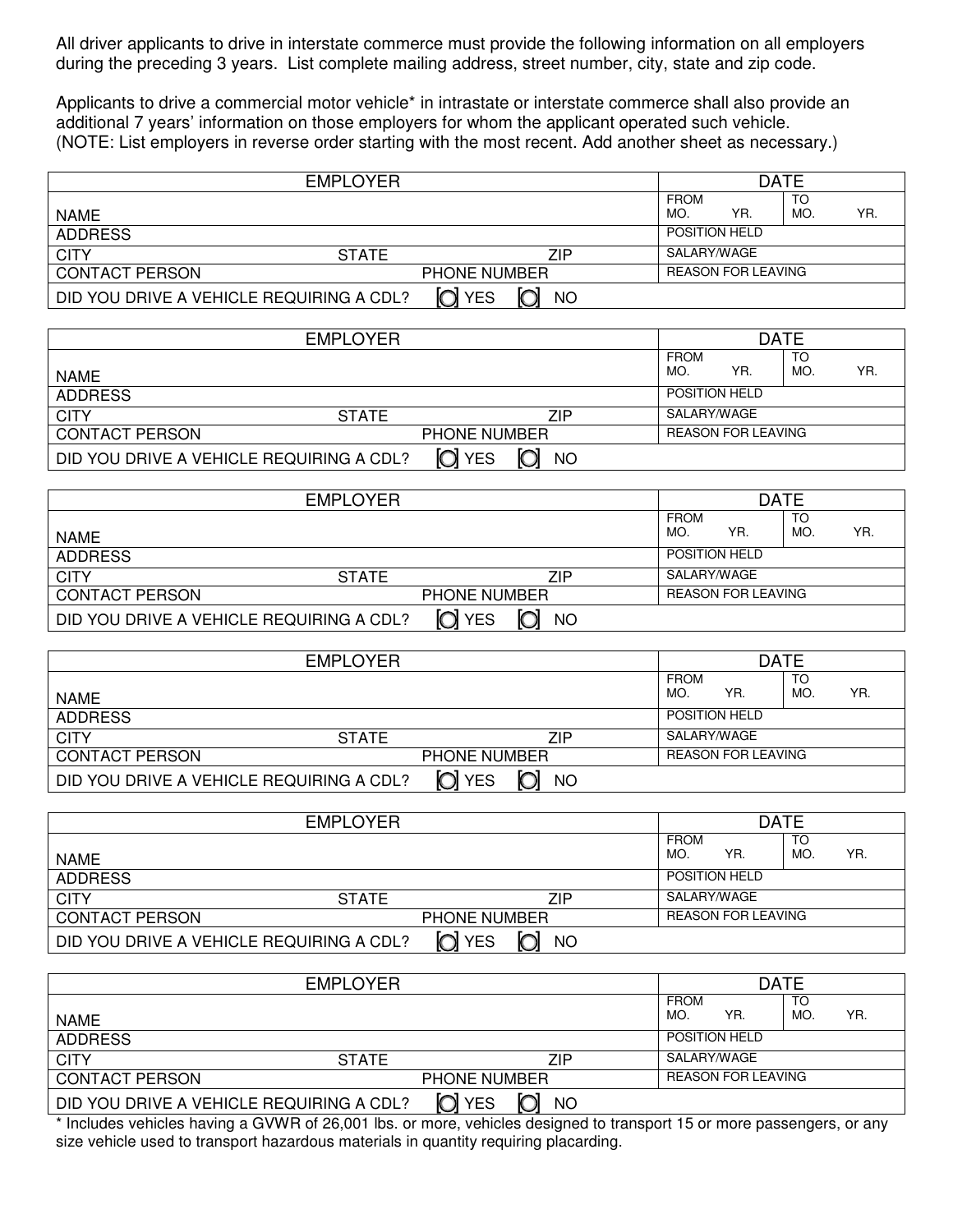## **EXPERIENCE AND QUALIFICATIONS – OTHER**

SHOW ANY TRUCKING, TRANSPORTATION OR OTHER EXPERIENCE THAT MAY HELP IN YOUR WORK FOR THIS COMPANY

LIST COURSES AND TRAINING OTHER THAN SHOWN ELSEWHERE IN THIS APPLICATION

| LIST SPECIAL EQUIPMENT OR TECHNICAL MATERIALS YOU CAN WORK WITH (OTHER THAN THOSE ALREADY SHOWN) |  |
|--------------------------------------------------------------------------------------------------|--|
|                                                                                                  |  |

## **TO BE READ AND SIGNED BY APPLICANT**

This certifies that this application was completed by me, and that all entries on it and information in it are true and complete to the best of my knowledge.

I authorize to make such investigations and inquiries of my personal, employment, financial or medical history and any other related matters as may be necessary in arriving at an employment decision. (Generally, inquiries regarding medical history will be made only if and after a conditional offer of employment has been extended.) I hereby release employers, schools, health care providers and other persons from all liability in responding to inquiries and releasing information in connection with my application.

In the event of employment, I understand that false or misleading information given in my application or interview(s) may result in discharge. I understand, also, that I am required to abide by all rules and regulations of the Company.

| Date                                                                                                           |                                   |  |  |                                  |  |             | Applicant's Signature                                                                                          |
|----------------------------------------------------------------------------------------------------------------|-----------------------------------|--|--|----------------------------------|--|-------------|----------------------------------------------------------------------------------------------------------------|
|                                                                                                                |                                   |  |  | <b>PROCESS RECORD</b>            |  |             |                                                                                                                |
|                                                                                                                |                                   |  |  |                                  |  |             |                                                                                                                |
| <b>DEPARTMENT</b><br>(IF REJECTED, SUMMARY REPORT OF REASONS SHOULD BE PLACED IN FILE)                         |                                   |  |  |                                  |  |             |                                                                                                                |
| THIS SECTION TO BE FILLED IN BY RESPONSIBLE<br>OFFICER OR COMPANY REPRESENTATIVE                               |                                   |  |  |                                  |  |             |                                                                                                                |
| APPLICATION<br>$1_{-}$                                                                                         | SUPERIOR GOOD FAIR                |  |  | <b>BELOW AVERAGE</b>             |  | <b>POOR</b> | WRITTEN RECORD ON FILE                                                                                         |
| 2.<br><b>INTERVIEW</b>                                                                                         |                                   |  |  |                                  |  |             |                                                                                                                |
| 3 <sub>1</sub><br>PAST EMPLOYMENT                                                                              |                                   |  |  |                                  |  |             |                                                                                                                |
| 4.<br><b>WRITTEN EXAM</b>                                                                                      |                                   |  |  |                                  |  |             |                                                                                                                |
| 5.<br>ROAD TEST                                                                                                |                                   |  |  |                                  |  |             |                                                                                                                |
| <b>CRIMINAL AND</b><br>6.<br><b>TRAFFIC CONVICTIONS</b>                                                        |                                   |  |  |                                  |  |             |                                                                                                                |
|                                                                                                                | SIGNATURE OF INTERVIEWING OFFICER |  |  | <b>TRANSFERS</b>                 |  |             |                                                                                                                |
|                                                                                                                |                                   |  |  |                                  |  |             |                                                                                                                |
|                                                                                                                |                                   |  |  |                                  |  |             |                                                                                                                |
| REASON FOR TRANSFER                                                                                            |                                   |  |  |                                  |  |             | REASON FOR TRANSFER                                                                                            |
|                                                                                                                |                                   |  |  |                                  |  |             |                                                                                                                |
|                                                                                                                |                                   |  |  |                                  |  |             |                                                                                                                |
| REASON FOR TRANSFER THE STATE OF THE STATE OF THE STATE OF THE STATE OF THE STATE OF THE STATE OF THE STATE OF |                                   |  |  |                                  |  |             |                                                                                                                |
|                                                                                                                |                                   |  |  | <b>TERMINATION OF EMPLOYMENT</b> |  |             |                                                                                                                |
|                                                                                                                |                                   |  |  |                                  |  |             | DISMISSED ____________________________VOLUNTARILY QUIT ____________________OTHER _____________________________ |
|                                                                                                                |                                   |  |  |                                  |  |             |                                                                                                                |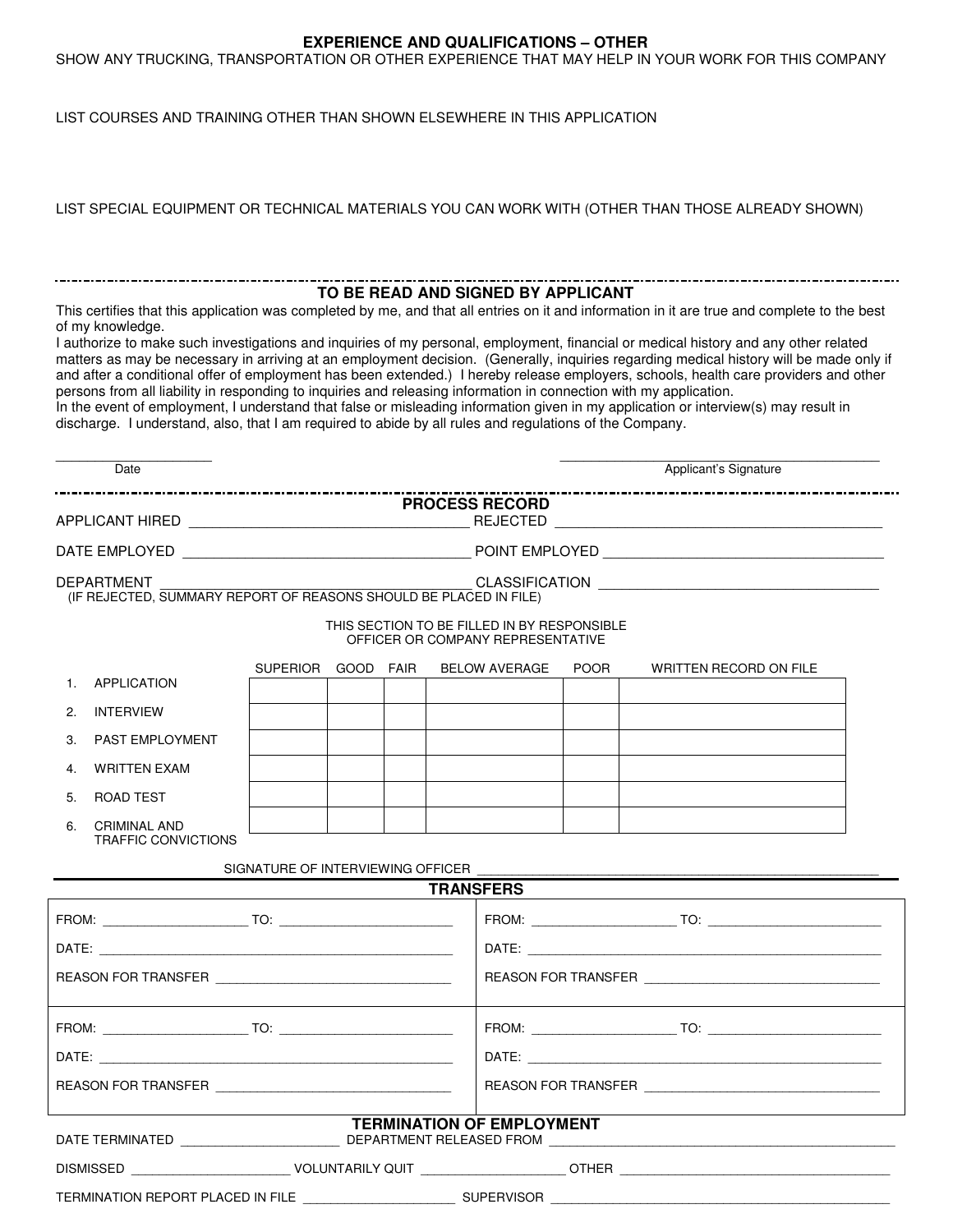## **REQUEST FOR CHECK OF DRIVING RECORD**

I hereby authorize you to release the following information to **Choice Transportation, Inc.** 

For purposes of investigation as required by Sections 391.23 and 391.25 of the Federal Motor Carrier Safety Regulations. You are released from any and all liability which may result from furnishing such information.

(Applicant's Signature) (Date)

\_\_\_\_\_\_\_\_\_\_\_\_\_\_\_\_\_\_\_\_\_\_\_\_\_\_\_\_\_\_\_\_\_\_\_\_\_\_\_\_\_\_\_\_\_\_\_\_ \_\_\_\_\_\_\_\_\_\_\_\_\_\_\_\_\_\_\_\_\_\_\_\_\_\_\_\_\_\_\_\_\_

In accordance with the provisions of Sections 604 and 607 of the **Fair Credit Reporting Act**, Public Law 91-508, as amended by the Consumer Credit Reporting Act of 1996 (Title II, Subtitle D, Chapter 1, of Public Law 104-208), I hereby certify the following:

- 1. The consumer (applicant) has authorized in writing the procurement of this report;
- 2. The consumer (applicant) has been informed in a separate written disclosure that a consumer report may be obtained for employment purposes;
- 3. The information requested below will be used for a "permissible purpose" (i.e., information for employment purposes) and will be used for no other purpose;
- 4. The information being obtained will not be used in violation of any federal or state equal opportunity law or regulation; and
- 5. Before taking an adverse action based in whole or part on the report the consumer (applicant) will receive a copy of the requested report and the summary of consumer rights as provided with the report by the consumer reporting agency.

I also hereby certify that this report request and the above applicant's release notice meet the definition of "permissible uses" of state motor vehicle records under the provisions of the **Driver's Privacy Protection Act of 1994** (Public Law 103-322. Title XXX, Section 300002(a)).

| _____                                                                      |        |
|----------------------------------------------------------------------------|--------|
| $1.6$ is a second formal part of $\sim$<br>.<br>. I SIODATULE OF REQUESTED | $\sim$ |

TO: \_\_\_\_\_\_\_\_\_\_\_\_\_\_\_\_\_\_\_\_\_\_\_\_\_\_\_

 $\frac{1}{2}$  ,  $\frac{1}{2}$  ,  $\frac{1}{2}$  ,  $\frac{1}{2}$  ,  $\frac{1}{2}$  ,  $\frac{1}{2}$  ,  $\frac{1}{2}$  ,  $\frac{1}{2}$  ,  $\frac{1}{2}$  ,  $\frac{1}{2}$  ,  $\frac{1}{2}$  ,  $\frac{1}{2}$  ,  $\frac{1}{2}$  ,  $\frac{1}{2}$  ,  $\frac{1}{2}$  ,  $\frac{1}{2}$  ,  $\frac{1}{2}$  ,  $\frac{1}{2}$  ,  $\frac{1$ 

\_\_\_\_\_\_\_\_\_\_\_\_\_\_\_\_\_\_\_\_\_\_\_\_\_\_\_

\_\_\_\_\_\_\_\_\_\_\_\_\_\_\_\_\_\_\_\_\_\_\_\_\_\_\_

DEAR SIR/MADAM:

 $\lceil$  1 The following named person has made application with our company for the position of  $\lceil$ 

\_\_\_\_\_\_\_\_\_\_\_\_\_\_\_\_\_\_\_\_\_\_\_\_\_\_\_\_\_\_\_\_\_\_. In accordance with Section 391.23, Federal Department of Transportation Regulations please furnish the undersigned with the applicant's driving record for the past three years.

 $\lceil$  1 The following named person is employed with our company in the position of

\_\_\_\_\_\_\_\_\_\_\_\_\_\_\_\_\_\_\_\_\_\_\_\_\_\_\_\_\_\_\_\_\_\_. In accordance with Section 391.25, Federal Department of Transportation Regulations please furnish the undersigned with the applicant's driving record for the past year.

## NAME OF APPLICANT/DRIVER

| <b>ADDRESS</b>                     |                   |            |                     |             |              |            |
|------------------------------------|-------------------|------------|---------------------|-------------|--------------|------------|
|                                    | (Number & Street) |            | (City)              |             | (State)      | (Zip Code) |
| <b>FORMER ADDRESS</b>              |                   |            |                     |             |              |            |
|                                    | (Number & Street) |            | (City)              |             | (State)      | (Zip Code) |
| DATE OF BIRTH                      |                   | <b>SSN</b> |                     | LICENSE NO. |              |            |
|                                    |                   |            |                     |             |              |            |
|                                    |                   |            | <b>REQUESTED BY</b> |             |              |            |
| <b>Choice Transportation, Inc.</b> |                   |            |                     |             |              |            |
| 3421 Truax Court                   |                   |            |                     |             | (Typed Name) |            |
| Eau Claire, WI 54703               |                   |            |                     |             |              |            |
|                                    |                   |            |                     |             | (Title)      |            |
|                                    |                   |            |                     |             |              |            |

(Signature)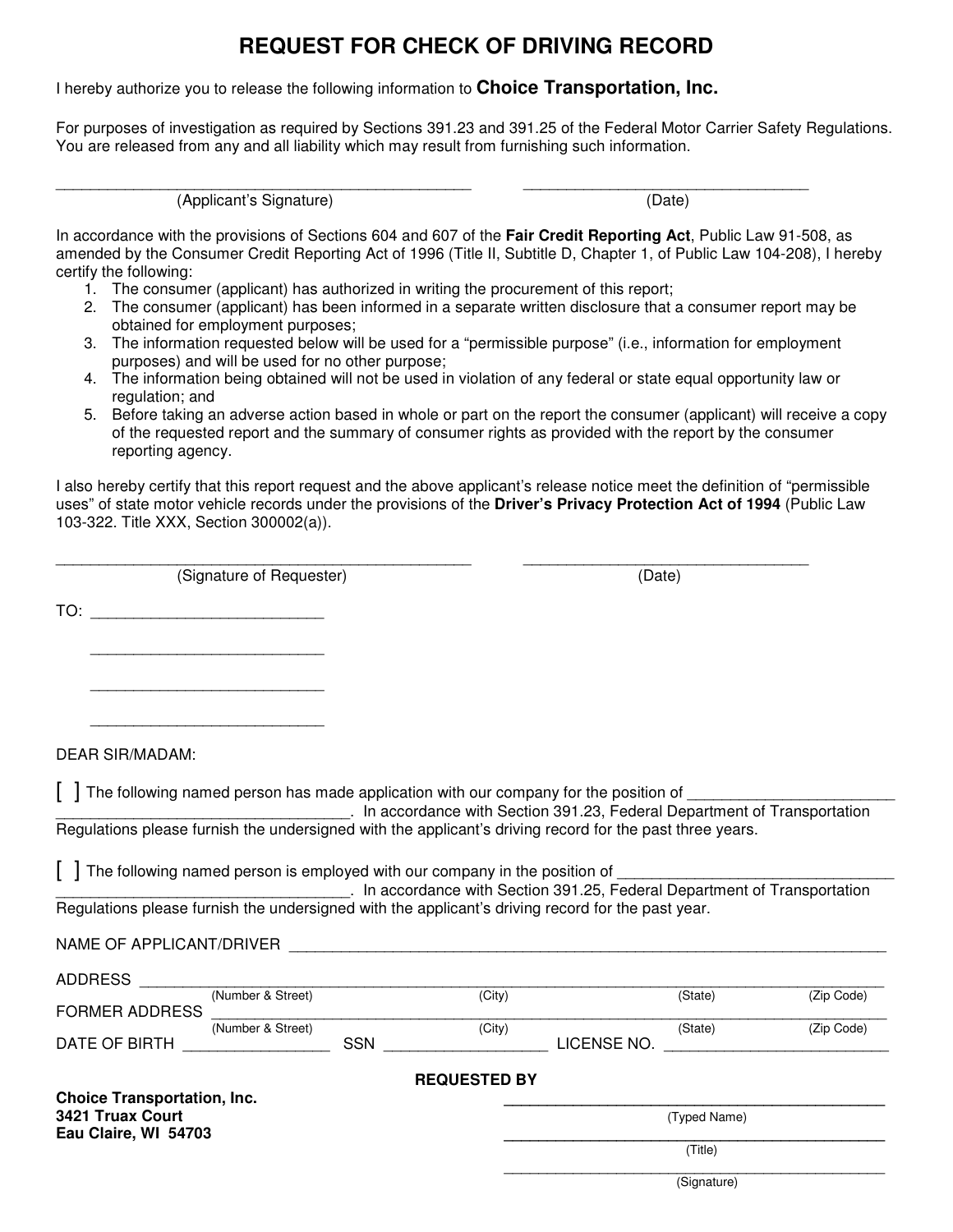## **SAFETY PERFORMANCE HISTORY RECORDS REQUEST**

| <b>SECTION 1</b>                                                            | TO BE COMPLETED BY PROSPECTIVE EMPLOYEE                                                                                                                                                                                                                                                                                                                                                                                                                                                                                                                         |                                                |
|-----------------------------------------------------------------------------|-----------------------------------------------------------------------------------------------------------------------------------------------------------------------------------------------------------------------------------------------------------------------------------------------------------------------------------------------------------------------------------------------------------------------------------------------------------------------------------------------------------------------------------------------------------------|------------------------------------------------|
| I, (Print Name)                                                             | <u>Thomas (Cherris Sous) and the first state of the state</u>                                                                                                                                                                                                                                                                                                                                                                                                                                                                                                   |                                                |
|                                                                             | First, M.I., Last                                                                                                                                                                                                                                                                                                                                                                                                                                                                                                                                               |                                                |
|                                                                             | hereby authorize:                                                                                                                                                                                                                                                                                                                                                                                                                                                                                                                                               |                                                |
|                                                                             |                                                                                                                                                                                                                                                                                                                                                                                                                                                                                                                                                                 | Date of Birth                                  |
| Previous Employer:                                                          | <u> Antonio Antonio de Antonio de Antonio de Antonio de Antonio de Antonio de Antonio de Antonio de Antonio de An</u>                                                                                                                                                                                                                                                                                                                                                                                                                                           |                                                |
| Street:<br>City, State, Zip:                                                |                                                                                                                                                                                                                                                                                                                                                                                                                                                                                                                                                                 |                                                |
|                                                                             | <b>Example 2018 Fax No.:</b> $\frac{1}{2}$ <b>Fax No.:</b> $\frac{1}{2}$ <b>Fax No.:</b> $\frac{1}{2}$                                                                                                                                                                                                                                                                                                                                                                                                                                                          |                                                |
|                                                                             | To release and forward the information requested by section 3 of this document concerning my Alcohol and Controlled Substances<br>Testing records within the previous 3 years from $\frac{1}{\text{(date of employment application)}}$ .                                                                                                                                                                                                                                                                                                                        |                                                |
|                                                                             |                                                                                                                                                                                                                                                                                                                                                                                                                                                                                                                                                                 |                                                |
| To:<br>Attention: Cathy Morgan<br>Street:<br>such as fax, email, or letter. | Prospective Employer: Choice Transportation LLC<br>3421 Truax Court<br>City, State, Zip: Eau Claire, W1 54703<br>In compliance with $\S 40.25(g)$ and $391.23(h)$ , release of this information must be made in a written form that ensures confidentiality,                                                                                                                                                                                                                                                                                                    |                                                |
|                                                                             |                                                                                                                                                                                                                                                                                                                                                                                                                                                                                                                                                                 |                                                |
|                                                                             | Prospective employer's fax number: (715) 834-2634                                                                                                                                                                                                                                                                                                                                                                                                                                                                                                               |                                                |
|                                                                             | Prospective employer's email address: cmorgan@choice-products.com                                                                                                                                                                                                                                                                                                                                                                                                                                                                                               |                                                |
|                                                                             |                                                                                                                                                                                                                                                                                                                                                                                                                                                                                                                                                                 |                                                |
|                                                                             |                                                                                                                                                                                                                                                                                                                                                                                                                                                                                                                                                                 |                                                |
|                                                                             | <b>Applicant's Signature</b><br>This information is being requested in compliance with §40.25 and §391.23.                                                                                                                                                                                                                                                                                                                                                                                                                                                      | Date                                           |
|                                                                             |                                                                                                                                                                                                                                                                                                                                                                                                                                                                                                                                                                 |                                                |
|                                                                             |                                                                                                                                                                                                                                                                                                                                                                                                                                                                                                                                                                 |                                                |
|                                                                             |                                                                                                                                                                                                                                                                                                                                                                                                                                                                                                                                                                 |                                                |
| <b>SECTION 2</b>                                                            | TO BE COMPLETED BY PREVIOUS EMPLOYER                                                                                                                                                                                                                                                                                                                                                                                                                                                                                                                            |                                                |
|                                                                             |                                                                                                                                                                                                                                                                                                                                                                                                                                                                                                                                                                 |                                                |
|                                                                             | The applicant named above was employed by us. Yes                                                                                                                                                                                                                                                                                                                                                                                                                                                                                                               |                                                |
|                                                                             |                                                                                                                                                                                                                                                                                                                                                                                                                                                                                                                                                                 |                                                |
|                                                                             | 1. Did he/she drive a motor vehicle for you? Yes   No   If yes, what type? Straight Truck   Bus    <br>Tractor-Semitrailer   Cargo Tank   Doubles/Triples   Other (Specify)                                                                                                                                                                                                                                                                                                                                                                                     |                                                |
|                                                                             | If there is no safety performance history to report, check here $\mapsto$ , sign below and return.                                                                                                                                                                                                                                                                                                                                                                                                                                                              |                                                |
|                                                                             |                                                                                                                                                                                                                                                                                                                                                                                                                                                                                                                                                                 |                                                |
| Date                                                                        | ACCIDENTS: Complete the following for any accidents included on your accident register (§390.15(b)) that involved the<br>applicant in the 3 years prior to the application date shown above, or check here II if there is no accident register data for this driver.<br>Location<br><u>l. Se provincia en la contrada de la contrada de la contrada de la contrada de la contrada de la contrada de l</u><br>$\overline{a}$ .<br>Please provide information concerning any other accidents involving the applicant that were reported to government agencies of | No. of Injuries No. of Fatalities Hazmat Spill |
|                                                                             |                                                                                                                                                                                                                                                                                                                                                                                                                                                                                                                                                                 |                                                |
|                                                                             | <u> 1980 - An Dùbhlachd ann an Dùbhlachd ann an Dùbhlachd ann an Dùbhlachd ann an Dùbhlachd ann an Dùbhlachd ann a</u>                                                                                                                                                                                                                                                                                                                                                                                                                                          |                                                |
|                                                                             |                                                                                                                                                                                                                                                                                                                                                                                                                                                                                                                                                                 |                                                |
|                                                                             |                                                                                                                                                                                                                                                                                                                                                                                                                                                                                                                                                                 |                                                |
|                                                                             | <u> 1980 - Andrea San Aonaichte ann an Cathair ann an Cathair ann an Cathair an Chuid ann an Chuid ann an Chuid an</u>                                                                                                                                                                                                                                                                                                                                                                                                                                          |                                                |
|                                                                             |                                                                                                                                                                                                                                                                                                                                                                                                                                                                                                                                                                 |                                                |
|                                                                             |                                                                                                                                                                                                                                                                                                                                                                                                                                                                                                                                                                 |                                                |
|                                                                             |                                                                                                                                                                                                                                                                                                                                                                                                                                                                                                                                                                 |                                                |